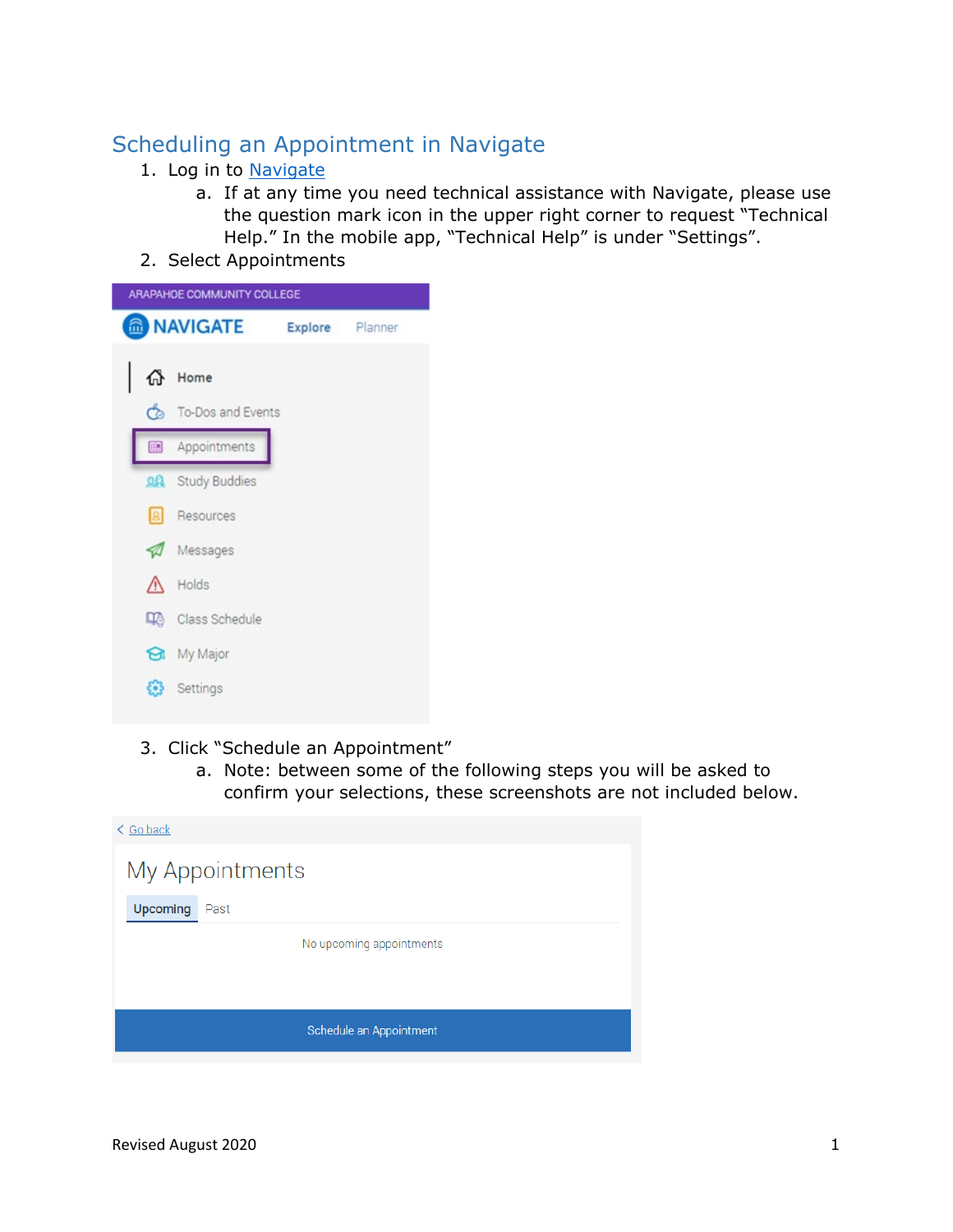## 4. Click "Select"

|                 | Appointment Scheduling                               |                   | X Exit           |
|-----------------|------------------------------------------------------|-------------------|------------------|
| <b>C</b> Reason | & Location & Staff                                   | 图 Available Times | $\angle$ Confirm |
| Reason          |                                                      |                   |                  |
|                 | What type of appointment would you like to schedule? |                   |                  |

- 5. There are several options under "what type of appointment". Please note that not all options may be available for appointments. If you do not see a department, please contact the department directly or use the question mark icon in the upper right corner of Navigate to request "Technical Help."
	- a. Advising schedule an appointment or view drop-in availability with your academic advisor
	- b. Career & Transfer schedule an appointment or view drop-in availability with a Career & Transfer advisor to discuss career planning or transferring to a 4-year institution
	- c. Disability Access Services schedule an appointment with Disability Services to discuss accommodations
	- d. Financial Aid schedule an appointment with Financial Aid
	- e. High School (Concurrent Enrollment) if you are a high school student, schedule an appointment with a Concurrent Enrollment **Specialist**
	- f. Instruction & eLearning schedule an appointment with your professor or with eLearning to get help with D2L.
	- g. Tutoring, Labs & Bookstore schedule an appointment or view drop-in availability with various [areas of tutoring](https://www.arapahoe.edu/advising-support/tutoring) (i.e., Math, Writing Center, Art & Design, Biology Study Lab, Student Success Center, etc.), to gain access to one of the labs (i.e., computer, ceramics, etc.) or other services.
	- h. Veteran Services if you are connected to the military, schedule an appointment with a staff member for assistance

| Appointment Scheduling                               | X Exit |
|------------------------------------------------------|--------|
| <back reason<="" td="" to=""><td></td></back>        |        |
| What type of appointment would you like to schedule? |        |
| Advising                                             |        |
| Tutoring & Labs                                      |        |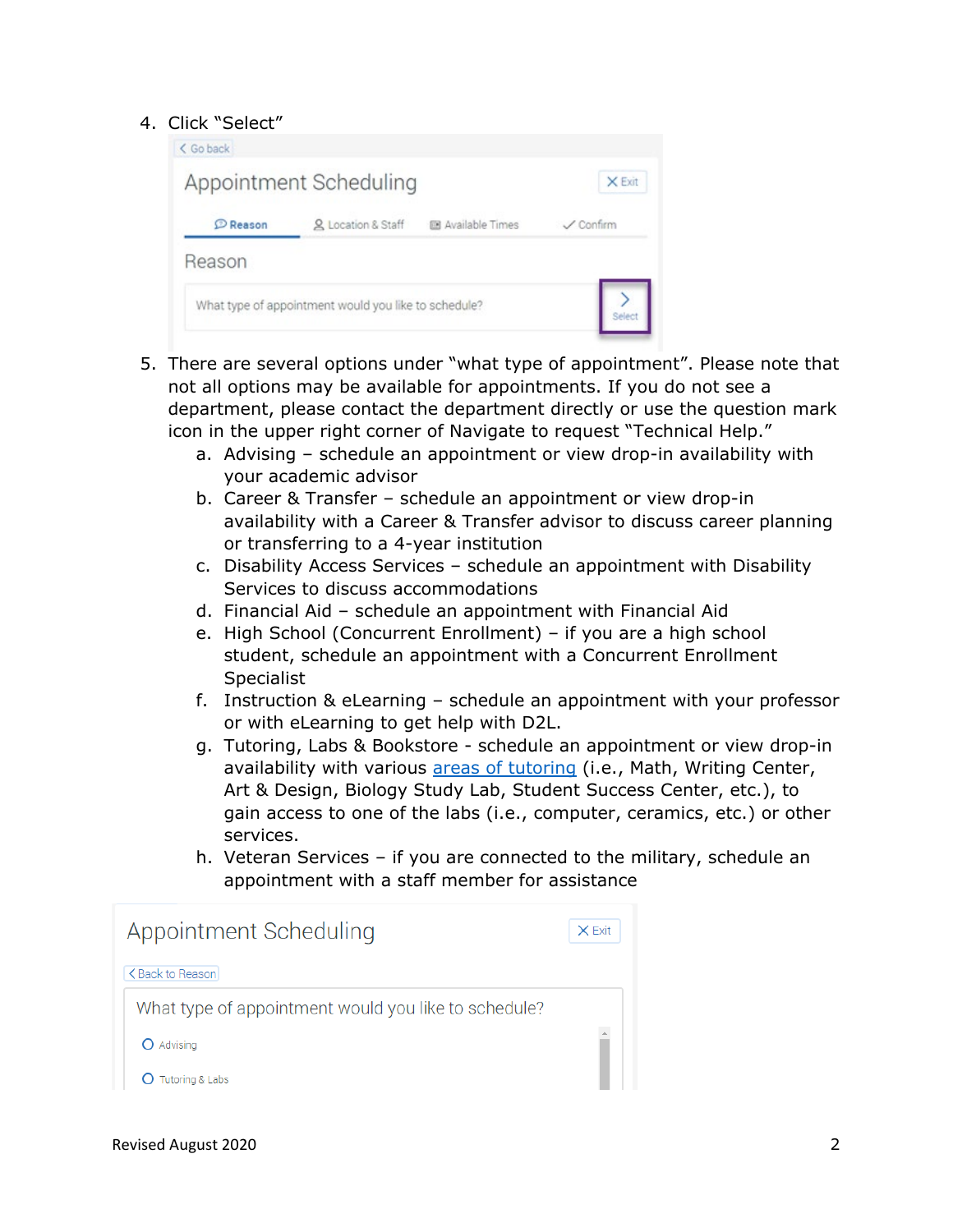6. Some of the above selections may further breakdown options as a "category" based on subject or type of service offered.



7. Once you have selected the area and service, it is time to select the appointment type. Please note that appointment types vary by area. Some appointment types will be restricted based on your course schedule, location service is available, or advisor/staff assignment.

| Appointment Scheduling                                                         | X Exit |
|--------------------------------------------------------------------------------|--------|
| <back reason<="" td="" to=""><td></td></back>                                  |        |
| Pick a Service for your Appointment                                            |        |
| 0. Celest the less tien and less staff fermonic annotatment. These entires wil |        |

8. Select the location and/or staff for your appointment. These options will vary depending on availability of service.

|                     | <b>Appointment Scheduling</b>        |                      | $\times$ Exit      |
|---------------------|--------------------------------------|----------------------|--------------------|
| $\mathcal D$ Reason | <u>Q</u> Location & Staff            | iiii Available Times | $\swarrow$ Confirm |
| Location & Staff    |                                      |                      |                    |
|                     | Pick a Location for your Appointment |                      |                    |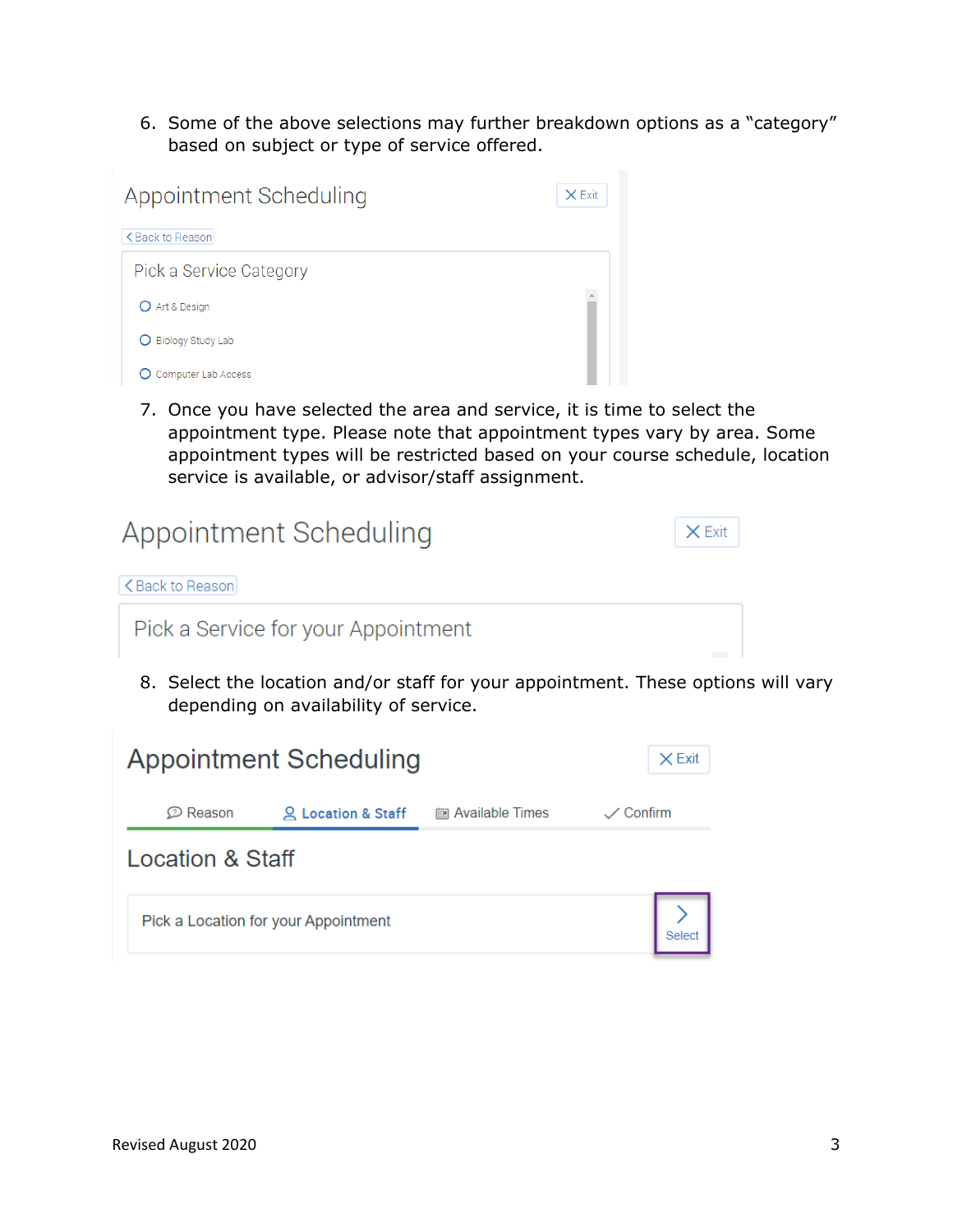This is an example of locations and is not a complete list.



9. Select the day and time that meets your availability. Days with a number in parentheses reflect the number of available time slots. Selecting "Previous Week", "Next Week", "Before noon" or "After noon" may provide other options. Please note: some appointments may be a "group appointment" meaning more than 1 person, within a designated limit, may schedule for that time.

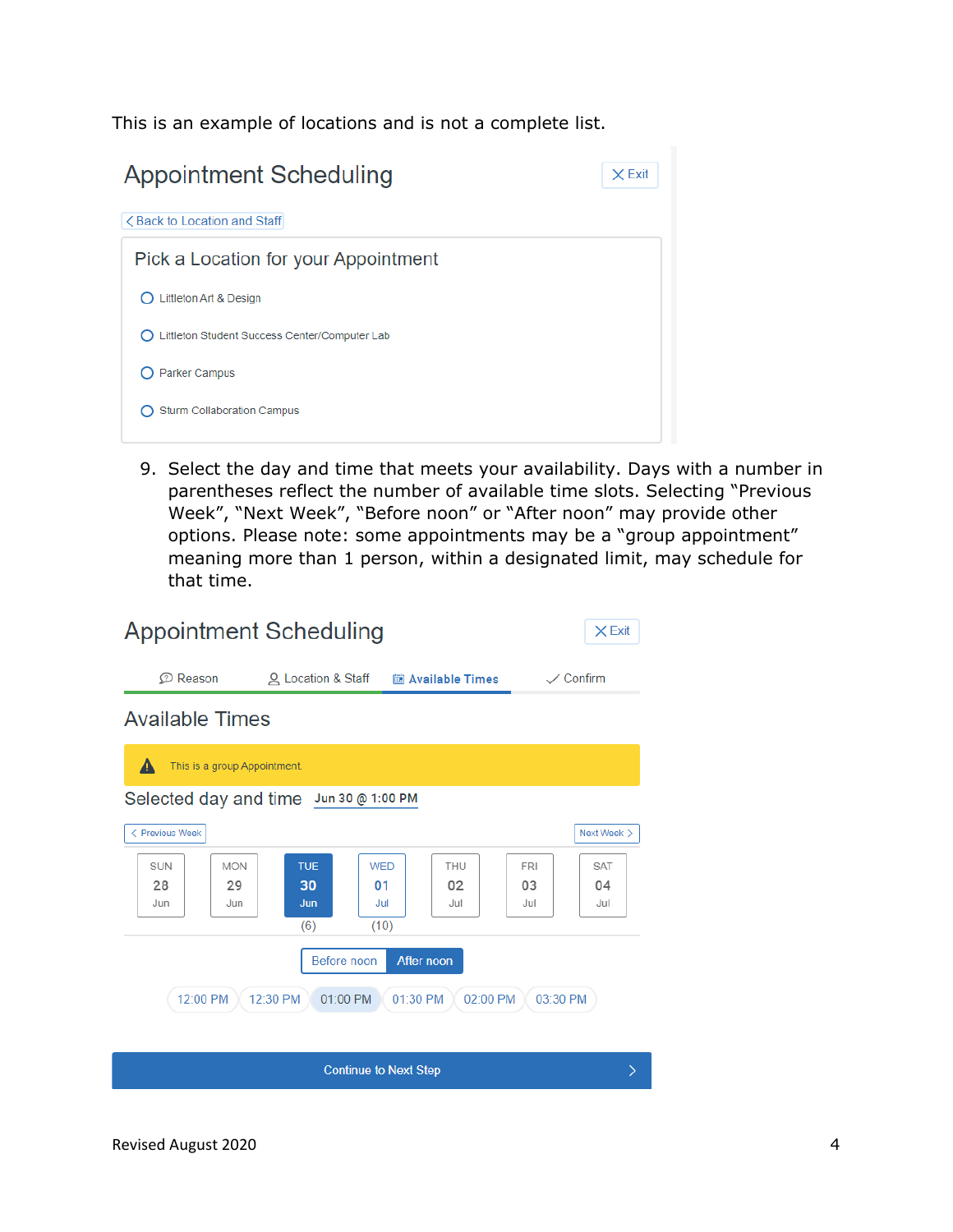10. Example of details for your appointment. Select "Confirm Appointment" to complete scheduling.

|                  | Appointment Type Scheduled    |                     |
|------------------|-------------------------------|---------------------|
|                  | One Time Appointment          |                     |
| 偂<br>Tue, Jun 30 | $\sim$<br>1:00 - 1:30 pm      | Staff or Department |
|                  | Littleton Art & Design<br>(၁) |                     |

### **Additional Details:**

This information will vary and may include: A URL or phone number on how to access your appointment Special instructions on how to access a lab or what to have prepared for your appointment.

#### Anything specific you want to discuss?

| Comments for your                       | If you are meeting with a staff member, add a couple of<br>sentences on what you would like discuss during your<br>meeting. |
|-----------------------------------------|-----------------------------------------------------------------------------------------------------------------------------|
| <b>Appointment Reminder</b>             |                                                                                                                             |
| $\triangledown$ Send email to           | your student email                                                                                                          |
| $\vee$ Send text message                |                                                                                                                             |
| Add Phone number:<br>your mobile number |                                                                                                                             |

## **Confirm Appointment**

## Did you know?

Navigate also has a mobile app. Download the app in the [Apple App Store](https://apps.apple.com/us/app/navigate-student/id950433229) or Google [Play Store](https://play.google.com/store/apps/details?id=com.eab.se&hl=en_US) and [Navigate](https://bannercas.cccs.edu/cas/login?service=https://arapahoe.navigate.eab.com/api/v1/core/login/cas/) your way to academic success.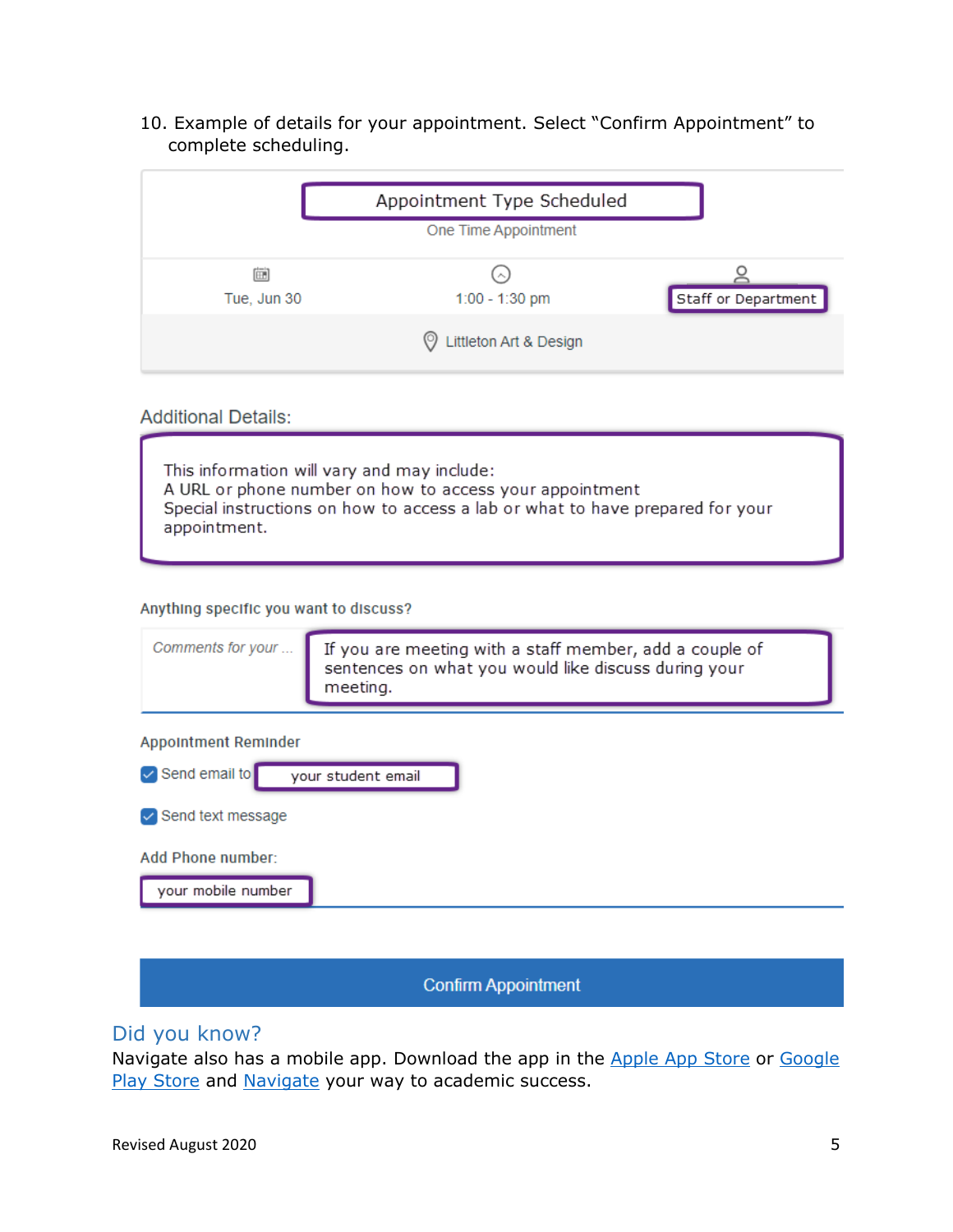## Virtual Check-In

Scheduled appointments are visible in Appointments, in the Upcoming Appointments section. The Check-in Online button appears on the day of the scheduled appointment from midnight until the scheduled end time of that appointment.



Once the button is clicked, a notification will appear informing you that you have checked in and to look out for an email, text, or phone call. Please note: the current notification is not configurable, please follow the information that was included in your appointment notification/reminder.